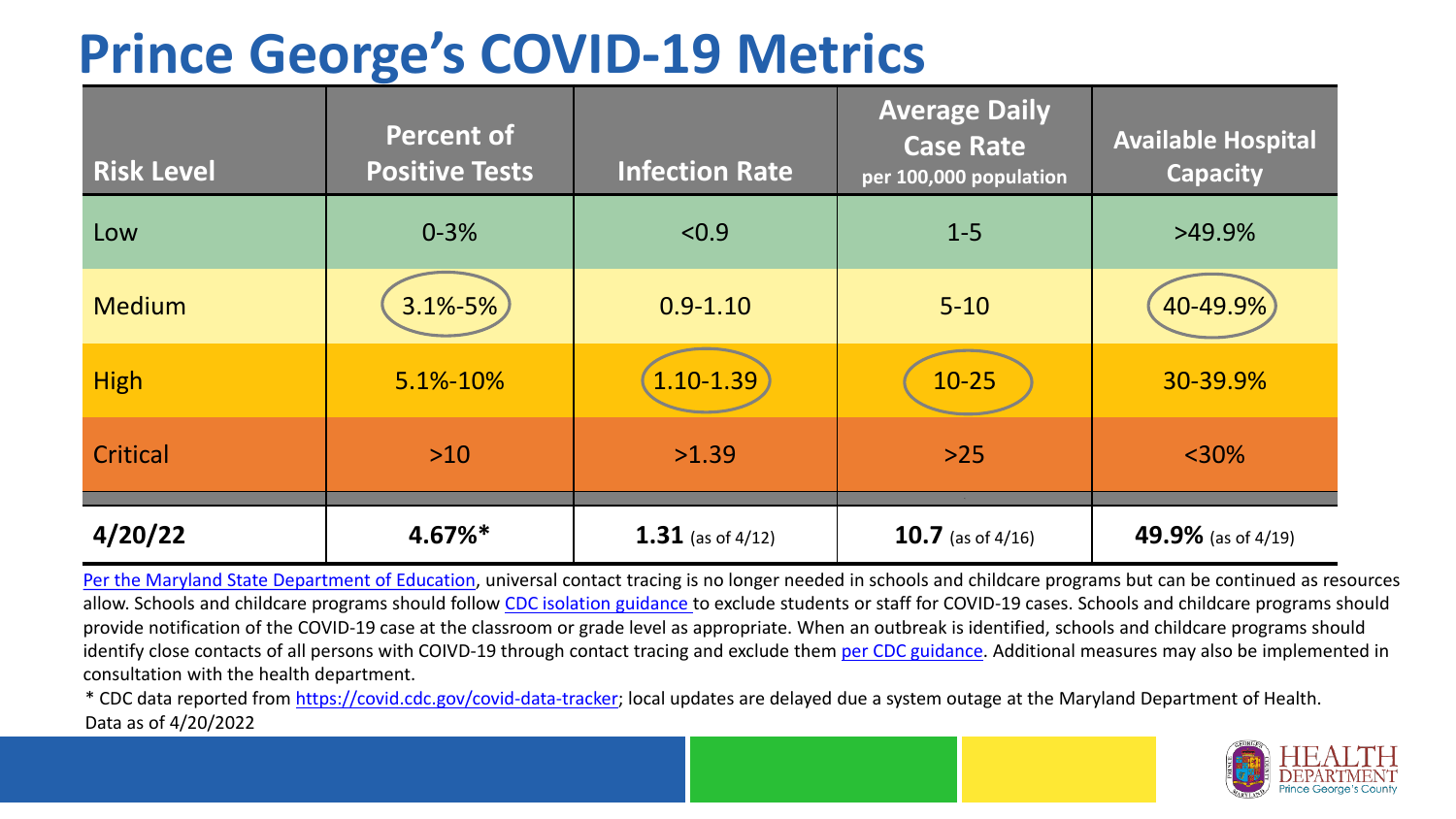# **COVID-19 Community Level and Vaccination**

Per the new [CDC COVID-19 Community Levels](https://www.cdc.gov/coronavirus/2019-ncov/science/community-levels.html#anchor_82254) and the [Maryland State Department of Education, p](https://earlychildhood.marylandpublicschools.org/system/files/filedepot/3/covid_guidance_full_080420.pdf)eople with COVID-19 symptoms, a positive test, or exposure to someone with COVID-19 should follow CDC guidance for isolation and quarantine and wear a mask regardless of the COVID-19 Community Level. According to the CDC, [vaccination](https://www.cdc.gov/coronavirus/2019-ncov/prevent-getting-sick/prevention.html) is considered the leading prevention strategy for those who are eligible.



\*\* Local vaccination data reported as of 4/19/2022

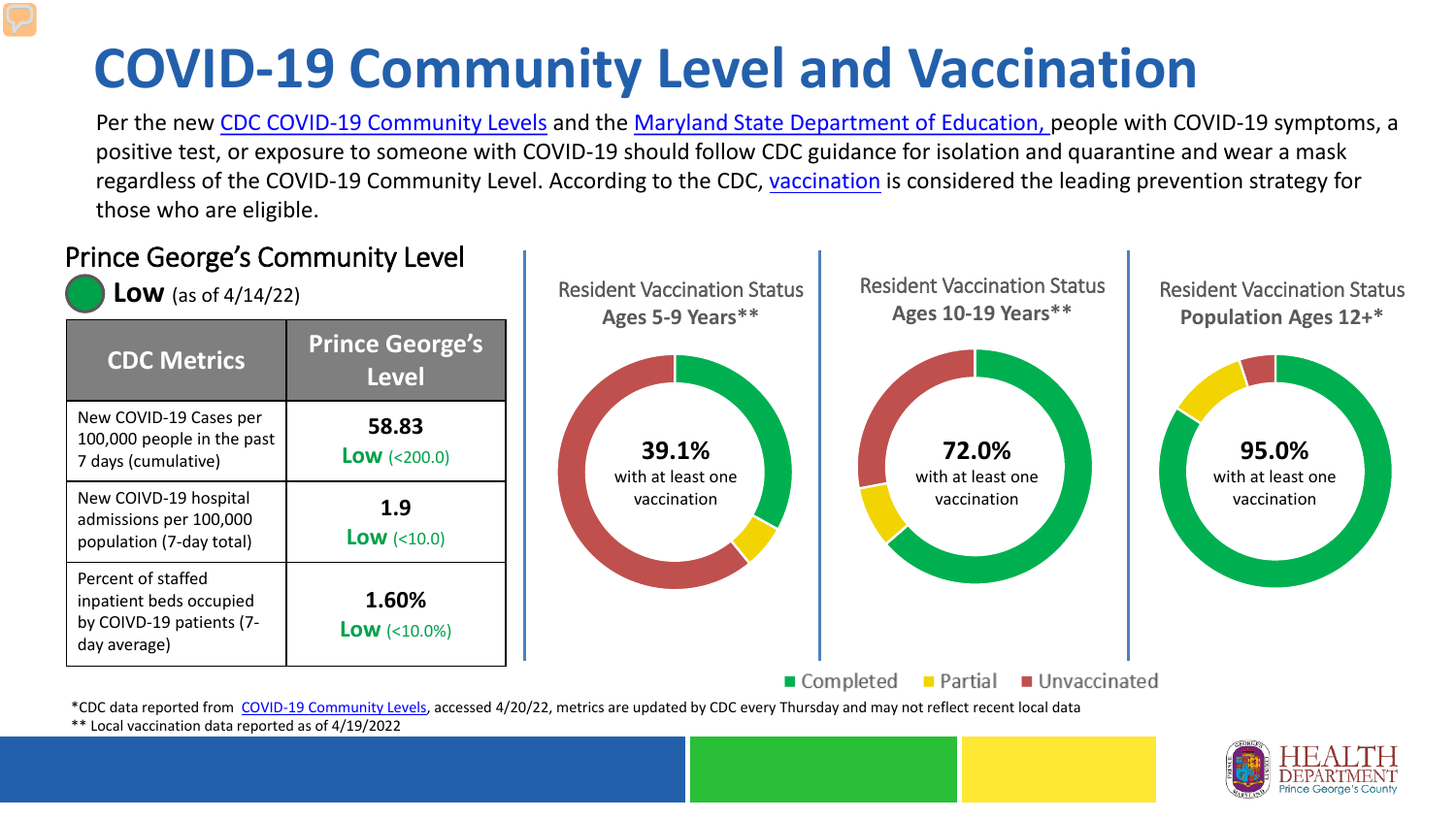## **Infection Rate for Prince George's County**



#### **Estimated by ovidActNow.org**

Accessed 4/20/2022. Each data point is a 14-day weighted average. Presented as the most recent seven days of data as a dashed line, as data is often revised by states several days after reporting.

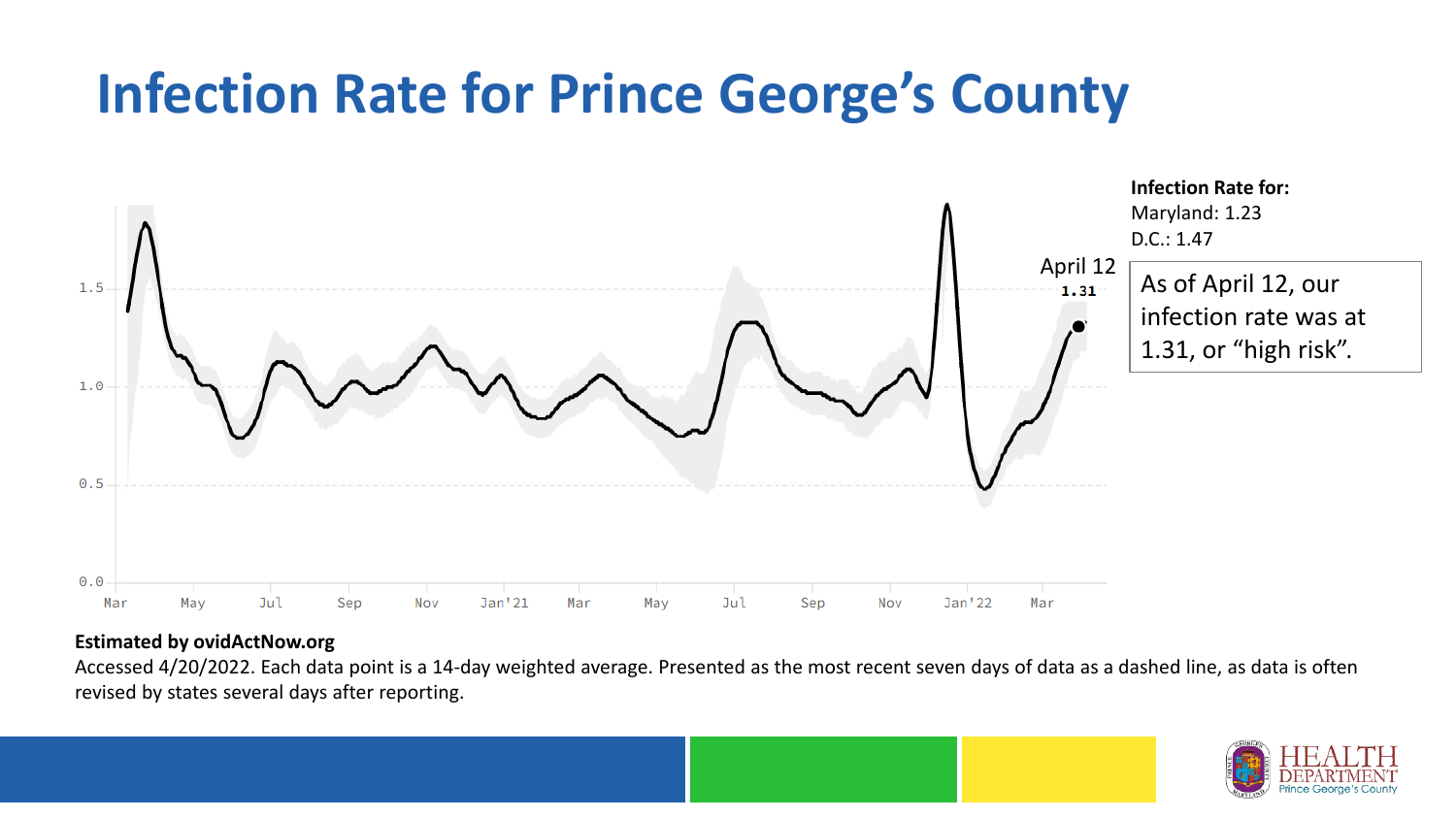### **Average Daily Case Rate** (7-day Average by test date)

**The average daily case rate at the end of last week was 10.7 new cases per 100,000 residents.** Our case rate has increased for nearly one month from a low of 2.3 cases per 100,000 residents (3/23).

**Average New COVID-19 Cases Per Day Per 100,000 Residents**